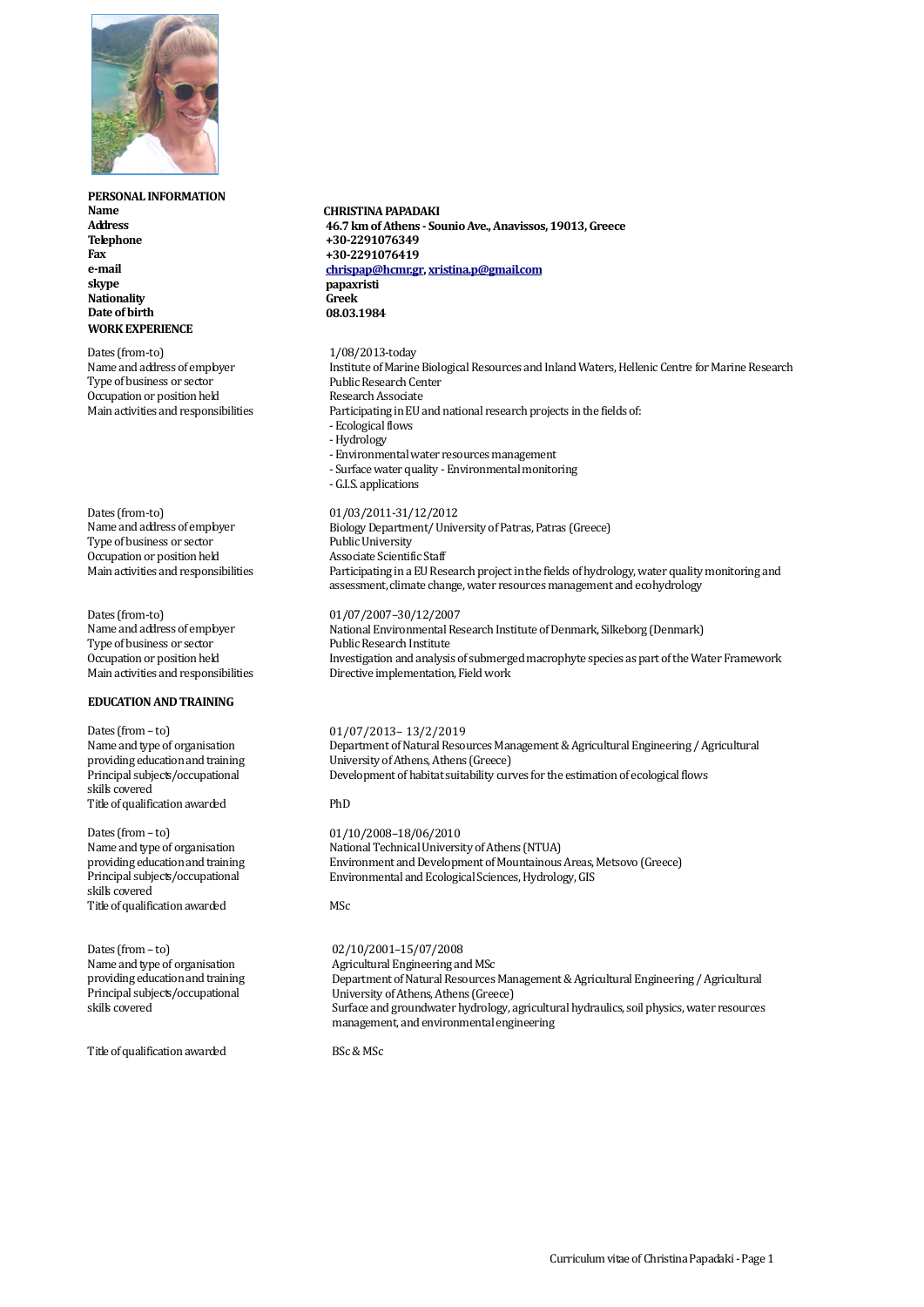| PERSONAL SKILLS<br><b>AND COMPETENCES</b>                               |                                                                                                                                                                                                                                                                                                                                                                                                                                                                                                                                                                                                                                                                                                                                                                                                                                                                                                                                                                                                                                                                                                                      |
|-------------------------------------------------------------------------|----------------------------------------------------------------------------------------------------------------------------------------------------------------------------------------------------------------------------------------------------------------------------------------------------------------------------------------------------------------------------------------------------------------------------------------------------------------------------------------------------------------------------------------------------------------------------------------------------------------------------------------------------------------------------------------------------------------------------------------------------------------------------------------------------------------------------------------------------------------------------------------------------------------------------------------------------------------------------------------------------------------------------------------------------------------------------------------------------------------------|
| <b>MOTHER TONGUE</b><br><b>OTHER LANGUAGES</b>                          | Greek<br>English: Excellent (Certificate of Proficiency in English, Michigan State University, 2014)<br>German: Basic                                                                                                                                                                                                                                                                                                                                                                                                                                                                                                                                                                                                                                                                                                                                                                                                                                                                                                                                                                                                |
| <b>SPECIFIC ITEMS</b><br><b>COMPUTER SOFTWARE</b><br><b>COMPETENCES</b> | Microsoft Windows 10<br>$\bullet$<br>Microsoft Office (Word Processing, Spreadsheets, Databases, Information and Communication<br>ECDL Progress Certificate; PowerPoint), MS Project<br>ESRI ArcGIS 10.4, QGIS Desktop 2.4.0<br>ArcSWAT 2012<br>IBM SPSS Statistics version 24, Statistica 10, R Core Team 2016<br>Indicators of Hydrologic Alteration (IHA)<br>Photoshop CC, GIMP 2.8.20<br>$\bullet$<br>Pix4Dmapper, A photogrammetry software for professional drone mapping                                                                                                                                                                                                                                                                                                                                                                                                                                                                                                                                                                                                                                      |
| <b>TRAINING - WORKSHOPS</b>                                             | <sup>1</sup> DHI: MIKE HYDRO River - Introduction to River and Channel Modelling<br>24-25 November 2016, Athens, Greece<br><sup>2</sup> DHI: MIKE HYDRO River - Introduction to integrated catchment modelling using the following<br>software applications: MIKE SHE and MIKE 11<br>13 December 2013, Athens, Greece<br><sup>3</sup> IHA: Indicators of Hydrological Alteration Training,<br>17 February 2015<br><sup>4.</sup> Elsevier Researcher Academy: Funding Hacks for Researchers<br>21 August, 2018<br><sup>5</sup> Elsevier Researcher Academy: Successful research grant applications - getting it right<br>22 August, 2018<br><sup>6.</sup> Elsevier Researcher Academy: How researchers store, share and use data<br>23 August, 2018<br>7. Elsevier Researcher Academy: Structuring your article correctly<br>31 August, 2018<br><sup>8</sup> Elsevier Researcher Academy: Using proper manuscript language<br>31 August, 2018<br>9. NASA's Applied Remote Sensing Training Program (ARSET): Using Earth Observations to Monitor<br>Water Budgets for River Basin Management, March 13 - April 3, 2019 |
| <b>PARTICIPATION IN</b><br><b>RESEARCH PROJECT</b>                      | <sup>1</sup> "Monitoring and Recording of the Water Status (Quality, Quantity, Pressures, Use) in Greece" (2017-<br>2023) National project: Y.ME.PER.A.A. 2014-2020, Project coordinator: Dr. E. Dimitriou<br><sup>2</sup> "Development of a decision support tool for the sustainable management of water resources, in<br>combination to the optimisation of power production" (2015-2017) National project: Programming<br>Agreements between Research Centers - GSRT/IKY/SIEMENS 2014-2016, Project coordinator: Dr.<br>M. Stoumpoudi<br>3. "System for the Assessment of Acceptable Ecological Flows in Rivers and Streams of Greece" -<br>(2013-2015) National project: ECOFLOW, Project coordinator: Dr. E. Dimitriou<br><sup>4.</sup> "Adaptive Strategies to Mitigate the Impacts of Climate Change on European Freshwater<br>Ecosystems" (2010-2014) FP7 - EU DG: Research European Union's Seventh Programme for<br>research, technological development and demonstration under grant agreement Theme 6<br>(Environment including Climate Change), coordinated by University College London               |
| <b>DISTINCTIONS - AWARD:</b>                                            | Post-doc fellowship from the Hellenic State Scholarships Foundation. Project entitled:<br>'Hydrological regime modification to better balance the trade offs between human and environmental<br>needs' (2019)                                                                                                                                                                                                                                                                                                                                                                                                                                                                                                                                                                                                                                                                                                                                                                                                                                                                                                        |
| <b>ABSTRACT PROFILE</b>                                                 | Dr. Christina Papadaki is a research associate in the Hellenic Centre for Marine Research - Institute of<br>Marine Biological Resources and Inland Waters, with expertise in Ecological flows, Hydrology, Water<br>Management and Environmental Engineering, Environmental Management of Mountain Areas. She<br>received her BSc in Water Resources Management from the Agricultural University of Athens, Greece<br>in 2008 and attended an MSc in Environment and Development of Mountain Regions at National<br>Technical University of Athens - GR, during the period 2008- 2010, and received her PhD from the                                                                                                                                                                                                                                                                                                                                                                                                                                                                                                  |
|                                                                         | Agricultural University of Athens, Greece on a thesis titled "Development of fish habitat suitability<br>criteria for the estimation of ecological flows" (2019). So far in her research career, she has<br>participated as research associate in 4 research projects. She has published 12 scientific articles in<br>peer-reviewed international journals, 12 articles and abstracts in conference proceedings. She has                                                                                                                                                                                                                                                                                                                                                                                                                                                                                                                                                                                                                                                                                             |

reviewed 9 manuscripts from 5 well known international scientific journals.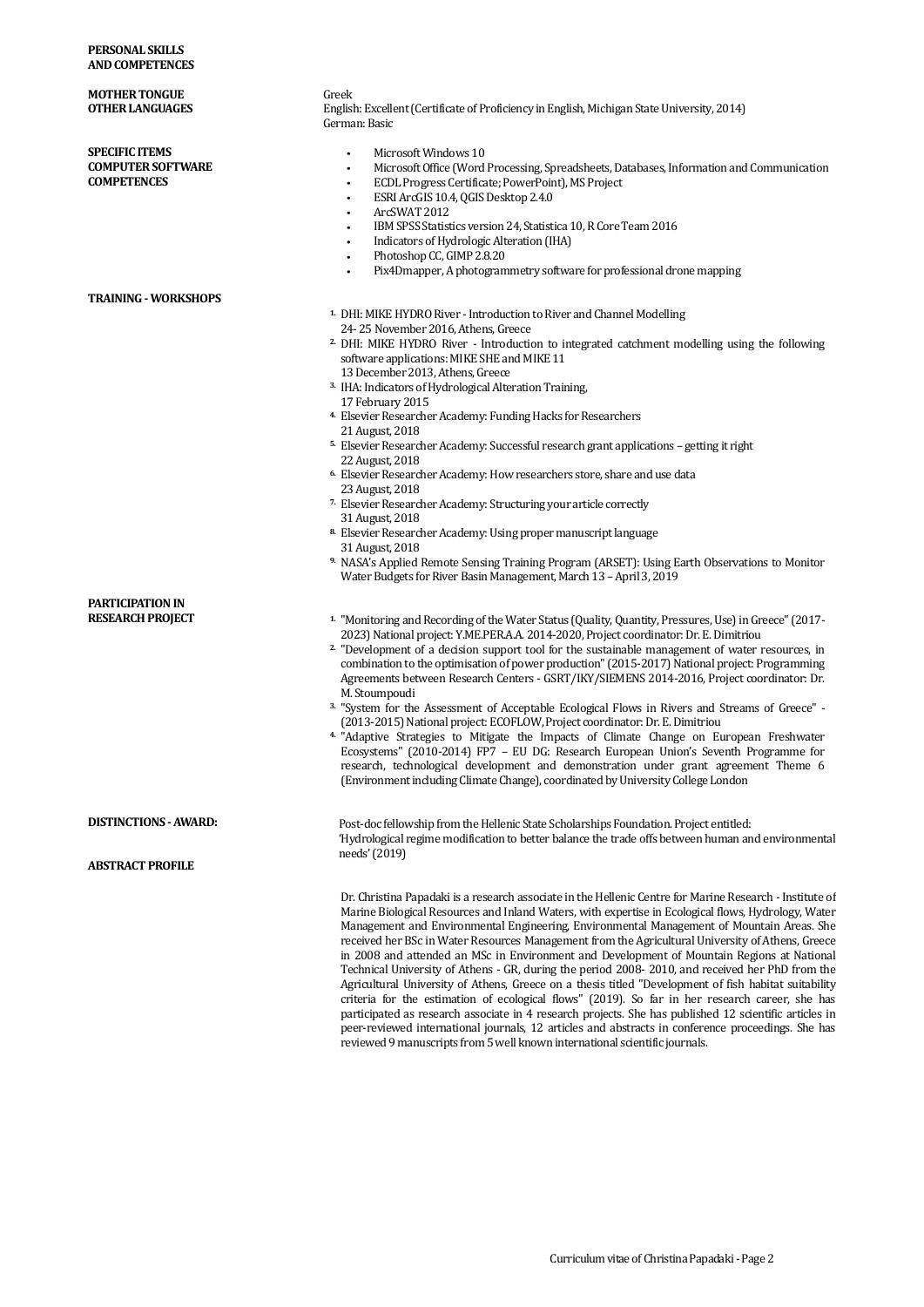#### **PUBLICATIONS**

**PUBLICATIONS IN INTERNATIONAL, PEERREVIEWED JOURNALS**

- **1.** Papaioannou, G., **Papadaki, Ch.**, Dimitriou, E. (2019) Assessing Weighted Usable Area Sensitivity Using UAV and 2D Hydraulic Modelling, Ecohydrology, doi: 10.1002/eco.2182
- **2.** Theodoropoulos, C., **Papadaki, Ch.**, Vardakas, L., Dimitriou, E., Kalogianni, E., Skoulikidis, N. (2019) Conceptualization and pilot application of a model-based environmental flow assessment adapted for intermittent rivers, Aquatic Sciences. 81: 10, doi: 10.1007/s00027-018-0605-0
- **3.** Stamou, A., Polydera, A., Papadonikolaki, G., Martinez-Capel, F., Muñoz-Mas, R., **Papadaki, Ch.**, & Dimitriou, E. (2018). Determination of environmental flows in rivers using an integrated hydrologicalhydrodynamic-habitat modelling approach. Journal of environmental management, 209, 273-285.
- **4. Papadaki, Ch.**, Soulis, K., Ntoanidis, L., Zogaris S., Dercas N., Dimitriou E. (2017) Comparative Assessment of Environmental Flow Estimation Methods in a Mediterranean Mountain River, Environmental Management., doi: 10.1007/s00267-017-0878-4
- **5.** Vardakas, L., Kalogianni, E., **Papadaki, Ch.,** et al (2017) Defining critical habitat conditions for the conservation of three endemic and endangered cyprinids in a Mediterranean intermittent river before the onset of drought. Aquatic Conservation: Marine and Freshwater Ecosystems, doi: 1–11, 10.1002/aqc.2735
- **6. Papadaki Ch.,** Bellos V., Stoumboudi M., Kopsiaftis G. and Dimitriou E. (2017) Evaluation of streamflow habitat relationships using habitat suitability curves and HEC-RAS, European Water, 58: 127-134,
- **7. Papadaki, Ch.,** Bellos, V., Ntoanidis, L., Dimitriou, E. (2016) Comparison of West Balkan adult trout habitat predictions using a Pseudo-2D and a 2D hydrodynamic model. Hydrology Research, 1–13, doi: 10.2166/nh.2016.352
- **8.** Muñoz-Mas, R., **Papadaki, Ch.,** Martínez-Capel, F., Zogaris, S., Ntoanidis, L., Dimitriou, E. (2016) Generalized additive and fuzzy models in environmental flow assessment: A comparison employing the West Balkan trout (Salmo farioides; Karaman, 1938). Ecological Engineering 91: 365–377, doi: 10.1016/j.ecoleng.2016.03.009
- **9. Papadaki, Ch.,** Soulis K., Muñoz-Mas R., Ntoanidis L., Zogaris S., Dercas N., & Dimitriou E. (2016) Potential impacts of climate change on flow regime and fish habitat in montane rivers of the southwestern Balkans, Science of the Total Environment, doi: 10.1016/j.scitotenv.2015.06.134.
- **10.**Soulis, K. X., Dercas, N. and **Papadaki, Ch.**(2015) Effects of forest roads on the hydrological response of a small-scale mountain watershed in Greece. Hydrol. Process., 29: 1772–1782, doi: 10.1002/hyp.10301.
- **11.Papadaki, Ch.**, Muñoz-Mas, R., Ntoanidis, L., Martinez-Capel, F., Zogaris, S., Dimitriou, E., (2015), Desarrollo de modelos de idoneidad de hábitat para la trucha balcánica (Salmo fariodes, Karaman) y estimación de caudales ecológicos en ríos de montaña de Grecia, Cuad. Soc. Esp. Cienc. For. 41: 253- 268
- **12.**Landkildehus F., Søndergaard M., Beklioglu M., Adrian R., Angeler D.G., Hejzlar J., Papastergiadou E., Zingel P., Çakiroğlu A.I., Scharfenberger U., Drakaree S., Nõges T., Sorff M., Stefanidis K., Tavşanoğlub N., Trigale C., Mahdyd A., **Papadaki Ch.,** Tuvikene L., Larsen S., Kernan M., Jeppesen E., (2014). Climate change effects on shallow lakes: Design and preliminary results of a cross- European climate gradient mesocosm experiment. Estonian Journal of Ecology 63 (2): 71–89, doi: 10.3176/eco.2014.2.

#### **PUBLICATIONS IN PEERREVIEWED CONFERENCE PROCEEDINGS**

- **1. Papadaki Ch.,** Bellos V., Soulis K., and Dimitriou E., 2019. Incorporating biological components to analyse the hydrological variability for ecological flow recommendations. Proceedings of the 11th World Congress on Water Resources and Environment (EWRA 2019) "Managing Water Resources for a Sustainable Future" Madrid, Spain, 25-29 June 2019
- **2. Papadaki Ch.,** Bellos V., Stoumboudi M., Kopsiaftis G., and Dimitriou E., 2017. Evaluation of streamflow habitat relationships using habitat suitability curves and HEC-RAS, Panta Rhei. Proceedings of the 10th World Congress of EWRA on Water Resources and Environment, 5-9 July 2017, Athens, Greece
- **3. Papadaki Ch.,** Soulis K., Muñoz-Mas R., Ntoanidis L., Zogaris S., Dercas N., & Dimitriou E., 2015, A new approach for determining the environmental flow regime in a Greek river, 9th World Congress European Water Resources Association, ISBN: 978-975-441-442-4, pp. 291, Istanbul, Turkey
- **4. Papadaki, Ch.,** Vardakas, L., Dimitriou, E., Kommatas, D. , Kalogianni, E. 2015, Μicrohabitat use by two Greek endemic chub species, in two Greek rivers - Preliminary results, 11th Panhellenic Symposium on Oceanography and Fisheries, pp. 629- 632 Mytilene, Lesvos island, Greece
- **5.** R. Muñoz-Mas, Ch. Papadaki, L. Ntoanidis, F. Martinez-Capel, S. Zogaris, and E. Dimitriou, 2015, Habitat suitability models for West Balkan Trout for the estimation of environmental flows in a mountain river of Greece, 36th IAHR World Congress, The Hague, the Netherlands
- **6. Papadaki Ch.,** Mentzafou A., Ntoanidis L., Zogaris S., Evelpidou N., Argyropoulos D., Dimitriou E., 2014. Habitat hydraulic modeling for assessing changes of mesohabitat types of a Greek mountainous river, EGU, March 2014, Austria
- **7. Papadaki Ch.,** Ntoanidis L., Zogaris S., Francisco Martinez-Capel, Rafael Munoz-Mas, Evelpidou N., Dimitriou E., 2014, Habitat hydraulic modeling for environmental flow restoration in upland streams in Greece, 12th International Conference "Protection & Restoration of the Environment, Skiathos, June 29th - July 3rd 2014, ISBN 978-960-88-490-5-1, p.385,
- **8.** Evelpidou N., Dimitriou E., **Papadaki Ch.,** Stamatakis M., Ntoanidis L., Koutsomichou I., Anastasatou M., Karkani A., 2014, A correlation of the structure and chemical composition of the habitat sediments with the ecological flow of Acheloos river, in Trikala Prefecture, Thessaly, Central Greece, 10th International Congress of Hellenic Geographical Society
- **9.** Ntoanidis L., Mentzafou Ag., **Papadaki Ch.,** Zogaris S., Evelpidou N., Argyropoulou-Papa M., Dimitriou E., 2014, Intercomparison of a ID versus quasi-2D hydraulic modelling approach for a spatial assessment of mesohabitat types alteration within a river - A case study of upper Acheloos river, 10th International Congress of Hellenic Geographical Society